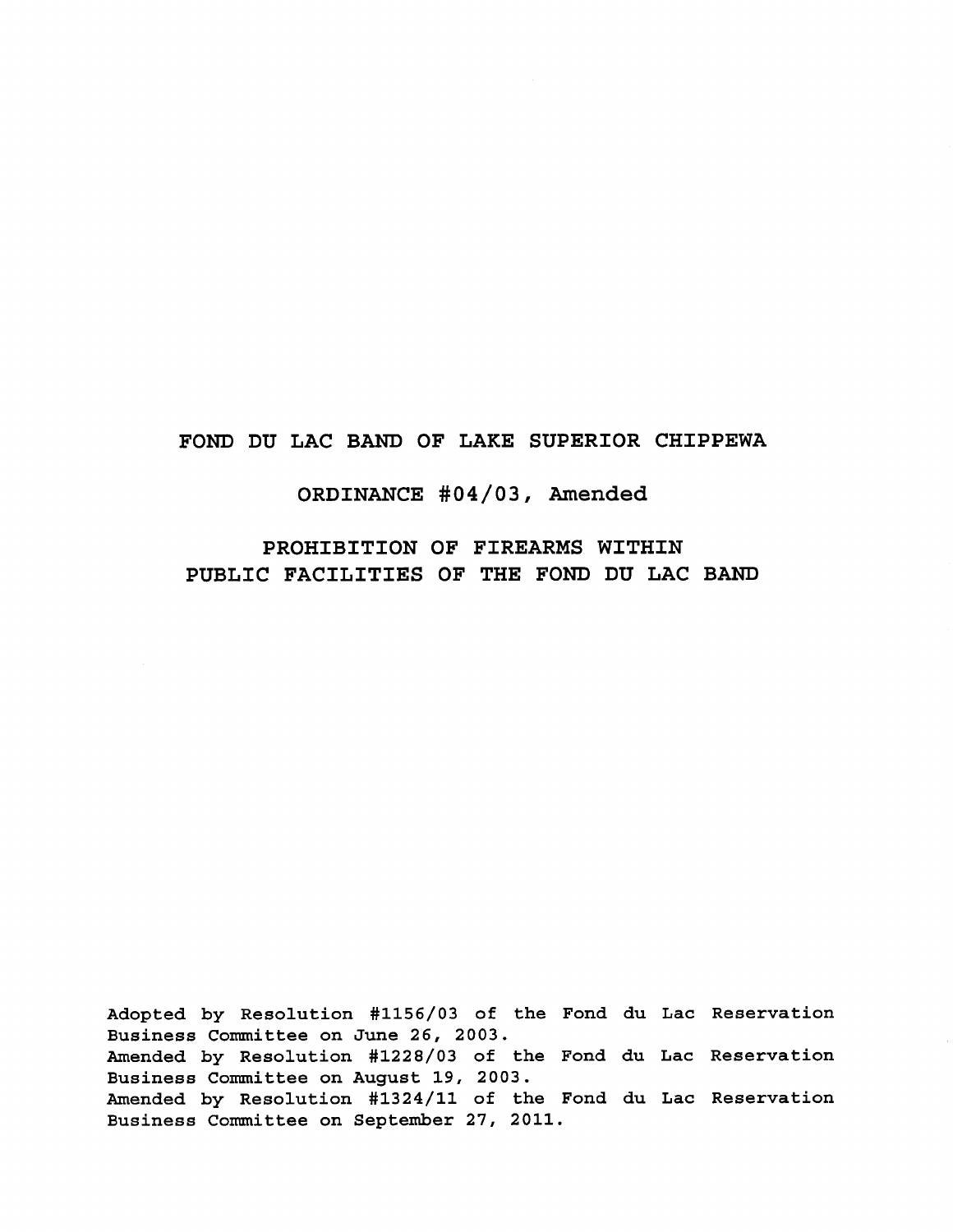## **CONTENTS**

## *Page*

| CHAPTER 1 | AUTHORITY, PURPOSE & SCOPE     |    |
|-----------|--------------------------------|----|
| CHAPTER 2 | DEFINITIONS AND INTERPRETATION | 2  |
| CHAPTER 3 | PROHIBITION OF FIREARMS        | 3  |
| CHAPTER 4 | PENALTIES                      | 4  |
| CHAPTER 5 | AMENDMENT OR REPEAL            | 5. |
|           | CERTIFICATION                  | 5. |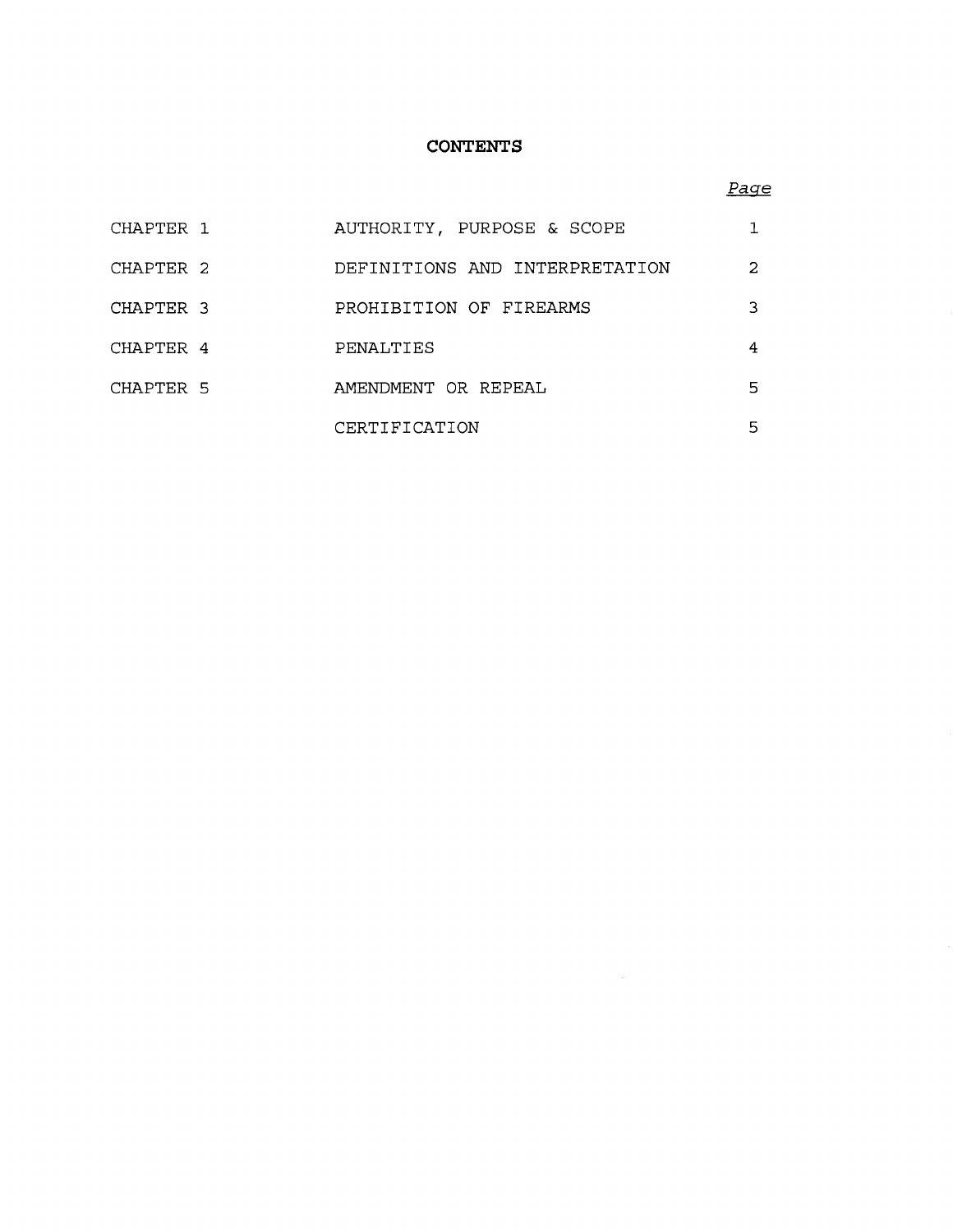## **FOND DU LAC BAND OF LAKE SUPERIOR CHIPPEWA**

#### **ORDINANCE #04/03, Amended**

# **PROHIBITION OF FIREARMS WITHIN PUBLIC FACILITIES OF THE FOND DU LAC BAND**

#### **CHAPTER 1**

## **AUTHORITY, PURPOSE AND SCOPE**

## **Section 101 Authority**

This Ordinance is enacted pursuant to the inherent sovereign authority of the Fond du Lac Reservation Business Committee, as the governing body of the Fond du Lac Band of Lake Superior Chippewa, as recognized under Section 16 of the Indian Reorganization Act, 25 U.S.C. § 476 and Article VI of the Constitution of the Minnesota Chippewa Tribe.

#### **Section 102 Purpose**

The purpose of this Ordinance is to promote the safety and security of all governmental, administrative and business operations of the Fond du Lac Band through the prohibition of firearms on those premises except as lawfully possessed by on-duty law enforcement officers.

### **Section 103 Scope**

The standards established by this Ordinance apply to any person entering into any governmental, administrative or business facility operated by the Fond du Lac Band.

#### **Section 104 Reservation of Rights**

The Reservation Business Committee reserves the right to amend or repeal all or any part of this Ordinance at any time. Nothing in this Ordinance shall be construed to constitute a waiver of the sovereign immunity of the Fond du Lac Band or a consent to jurisdiction by any government or forum not expressly authorized to exercise jurisdiction under this Ordinance.

 $\mathcal{L}_{\mathrm{in}}$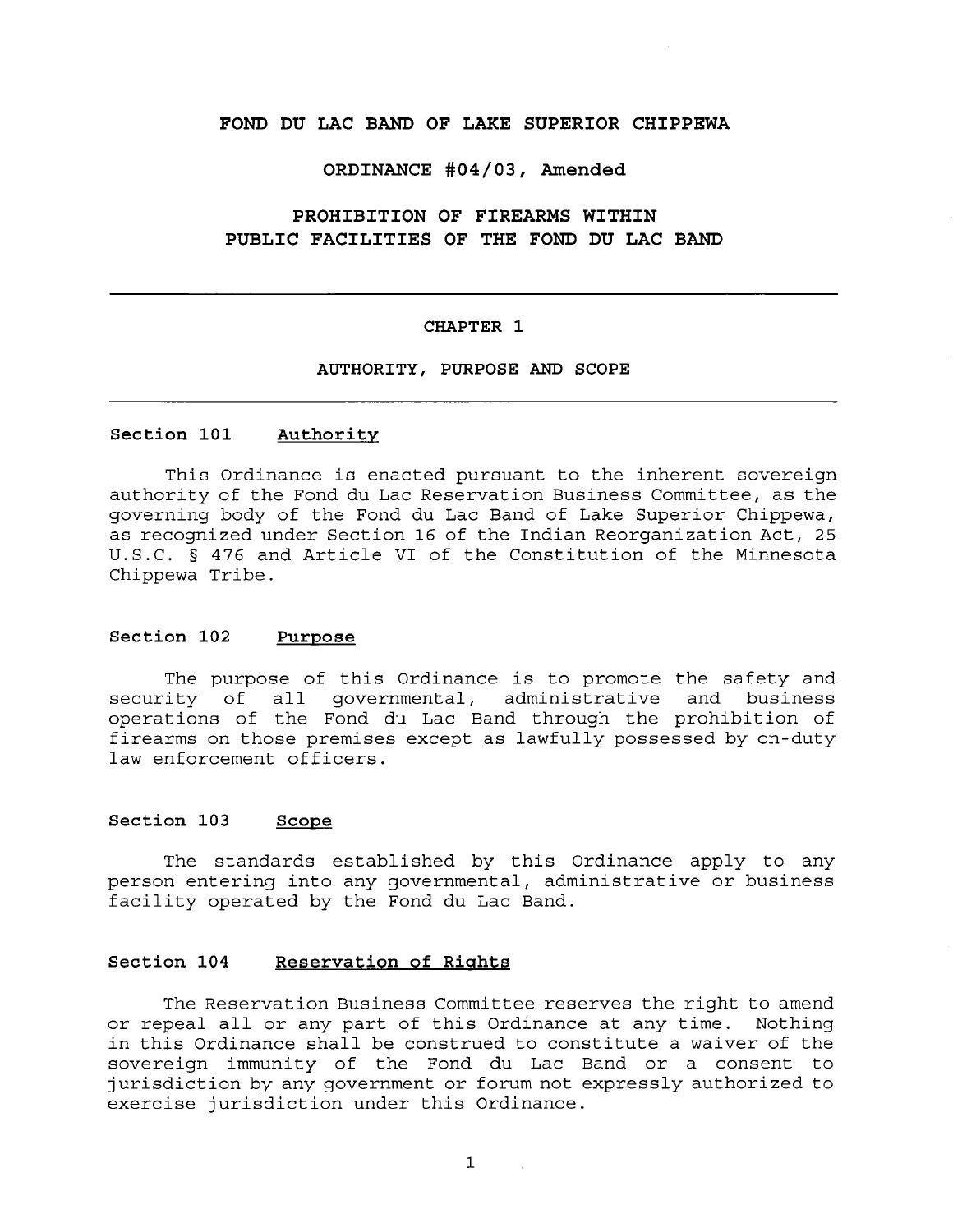## **DEFINITIONS AND INTERPRETATION**

### **Section 201 General Definitions**

The following terms have the meanings given them.

- **a. Firearm** shall mean any weapon which expels a projectile by the combustion of gunpowder or other explosive.
- **b. Fond du Lac Band** shall mean the Fond du Lac Band of Lake Superior Chippewa, and shall include all subdivisions, programs, corporations and businesses operated by the Band.
- **c. Law enforcement officer** shall mean an officer who is required to possess such firearm as part of his or her official responsibility with such agency.
- d. Public **facility of the Fond du Lac Band** shall mean any governmental, administrative or business facility operated by the Fond du Lac Band within the Fond du Lac Reservation and, except as provided under Section 302.

### **Section 202 Interpretation**

The provisions of this Ordinance shall be interpreted and administered in a manner which is intended to protect the safety and well-being of persons located within the subject premises.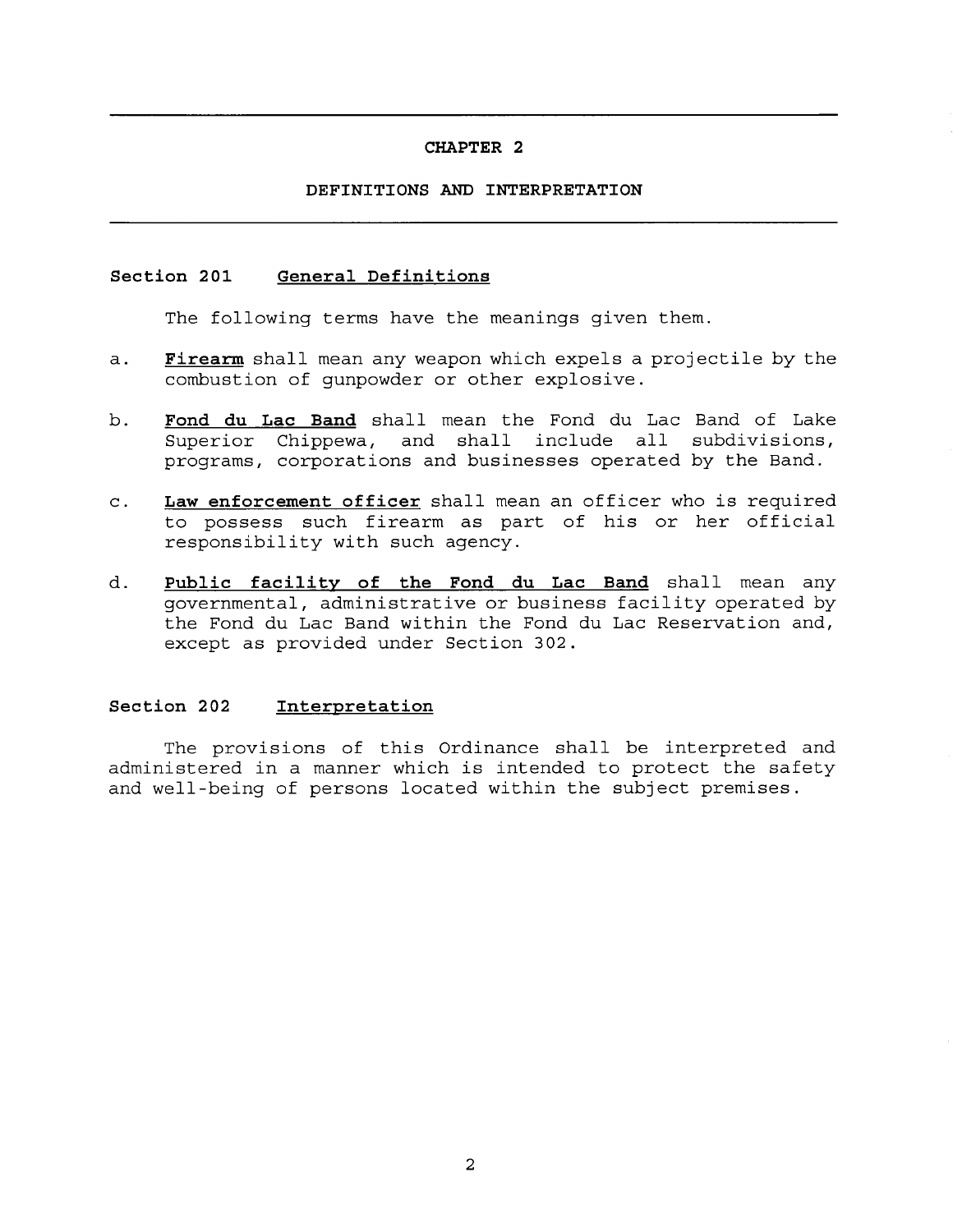# **PROHIBITION OF POSSESSION OF FIREARMS WITHIN BAND OPERATIONS**

## **Section 301 Prohibition of Firearms**

Except as provided under Section 302, no person shall possess any firearm within the premises of any governmental, administrative or business operation of the Fond du Lac Band.

## **Section 302 Exceptions to Prohibition**

The prohibitions established under Section 301 shall not apply to:

- a. On-duty law enforcement officers who are employed by a law enforcement agency and who are required to possess such firearm as part of their official responsibility with such agency; or
- b. Individuals who are engaged in the transportation of money under contract with the Fond du Lac Band; or
- c. Storage of an unloaded, fully cased firearm in a vehicle on premises.

#### **Section 303 Posting**

The following statement shall be prominently posted at every entrance to a facility of the Fond du Lac Band which is regularly used by the public:

FIREARMS PROHIBITED. Ordinance #04/03 of the Fond du Lac Band of Lake Superior Chippewa prohibits the possession of any firearm within this facility, except by law enforcement officers who are required to possess such firearm as part of their official responsibility, or individuals who are transporting cash under contract with the Fond du Lac Band. Persons who violate this prohibition shall be subject to eviction from the premises, and may also be subject to other penalties as provided by applicable law.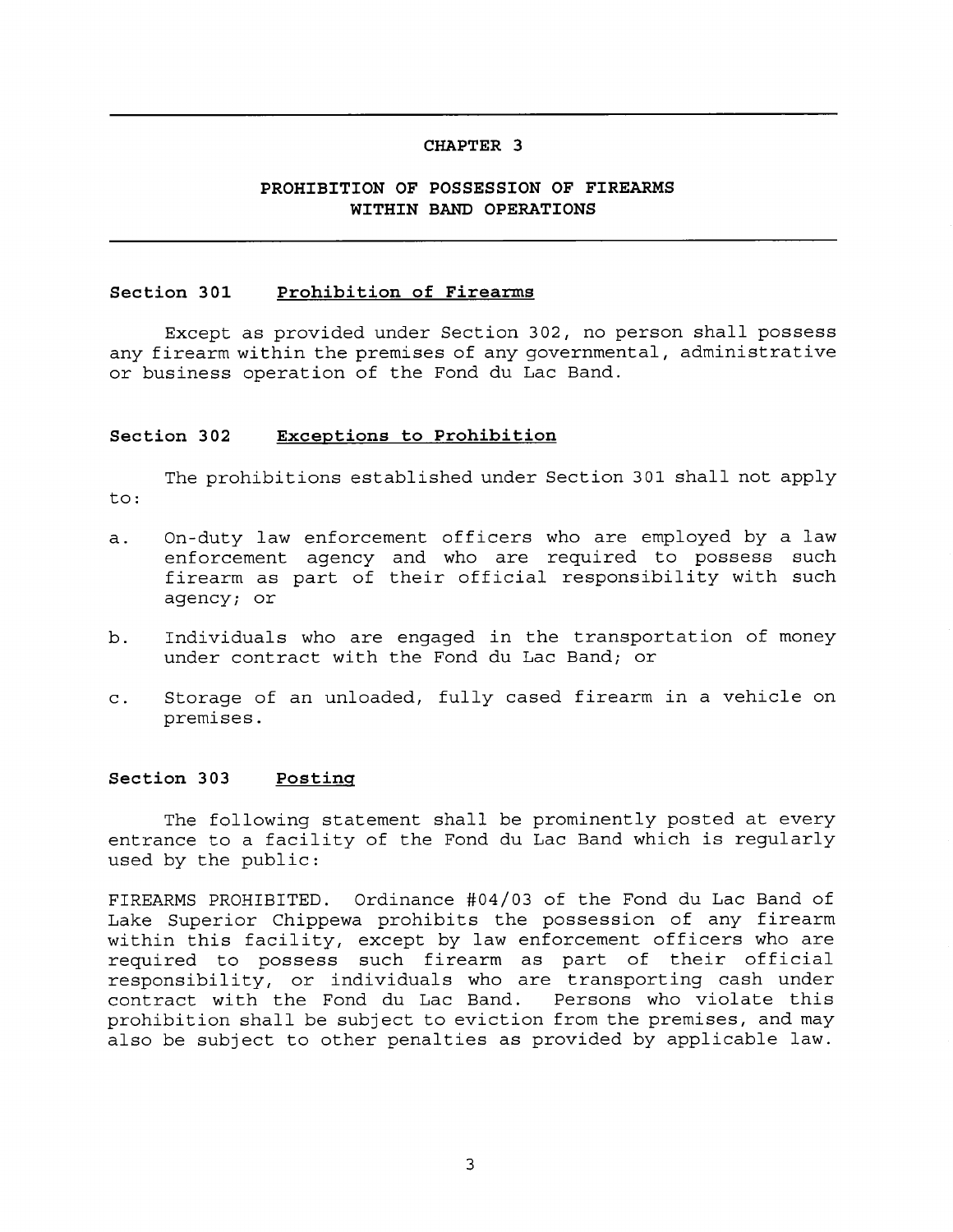#### **ENFORCEMENT**

The prohibition established under this Ordinance shall be enforced through the following means:

### **Section 401 Eviction From Premises**

Any person who has violated this Ordinance shall be notified by staff that he or she is in violation of the Ordinance and must immediately leave the premises. If such person refuses to leave the premises after such notice has been provided, law enforcement shall be notified and the person shall be ejected from the property as a trespasser. Any action taken under this Section shall be recorded in an incident report which is signed and dated by the staff person taking such action.

## **Section 402 Repeat Violations**

Any person who has violated the prohibition established under this Ordinance more than once within any 24 month period may be subject to long-term exclusion from property of the Fond du Lac Band by the Reservation Business Committee.

## **Section 403 Appeals**

- a. Any person who has been subject to adverse action under this Ordinance may appeal the action in writing to the Chairman of the Fond du Lac Reservation Business Committee at 1720 Big Lake Road, Cloquet, Minnesota 55720 within 30 days of the action. The appeal shall include an explanation of the grounds upon which the person believes that the adverse action taken was unlawful or unfair.
- b. Upon the receipt of such appeal, the Chairman shall place the matter on the executive session agenda of the Reservation Business Committee.
- c. The person shall be notified in writing of the Reservation Business Committee's decision in regards to his or her appeal.